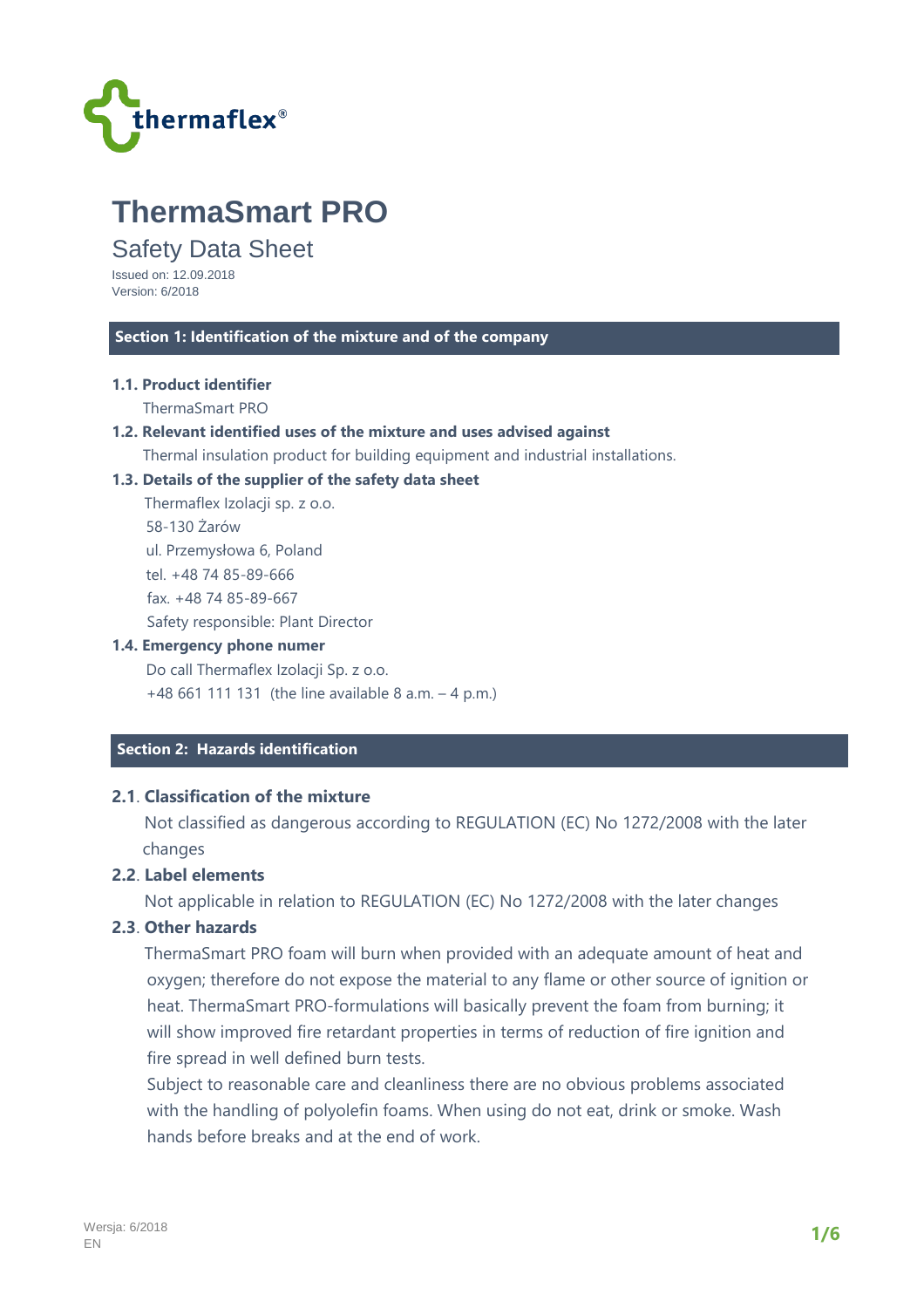

Foam containing flame retardant includes antimony trioxide. This component is subject to CLP regulation:

|                   |                             |          | % Classification according to<br>Regulation (EC) No. 1272/2008 |
|-------------------|-----------------------------|----------|----------------------------------------------------------------|
| <b>Name</b>       | <b>Product identifier</b>   | %        | <b>ICLP1</b>                                                   |
|                   | (EC no) 215-175-0,          |          |                                                                |
| antimony trioxide | (REACH-no) 01-2119475613-35 | $4 - 10$ | Carc. 2, H351                                                  |

Full text of H- and EUH-phrases: see section 16

#### **Section 3: Composition/ information on ingredients**

#### **3.1**. **Substances**

n/a

## **3.2. Mixtures**

ThermaSmart PRO is a thermoplastic polyolefin foam, which is produced in a continuous extrusion process. ThermaSmart PRO is based on polyolefin polymers and physically foamed with an organic foaming agent. The foaming agent is known as non depleting substance to the ozone layer.

#### **Section 4: First aid measures**

#### **4.1**. **Description of first aid measures**

 After contact to skin or eyes: No special measures. See 11 Toxicological information If headache, nausea or vomitting occur, contact a doctor.

- **4.2**. **Most important symptoms and effects, both acute and delayed**  No further relevant information available.
- **4.3**. **Indication of any immediate attention and special treatment needed**  No further relevant information available.

#### **Section 5: Firefighting measures**

#### **5.1**. **Fire extinguishing media**

Water spray, extinguishing foam, CO2-extinguisher.

## **5.2**. **Special hazards arising from the mixture**

 In case of fire: if smoke gases are inhaled, which contain mainly carbon dioxide (CO2) and carbon monoxide (CO): fresh air, coffee and possibly artificial respiration (call immediately a doctor) are the recommended measures. If body skin is burned through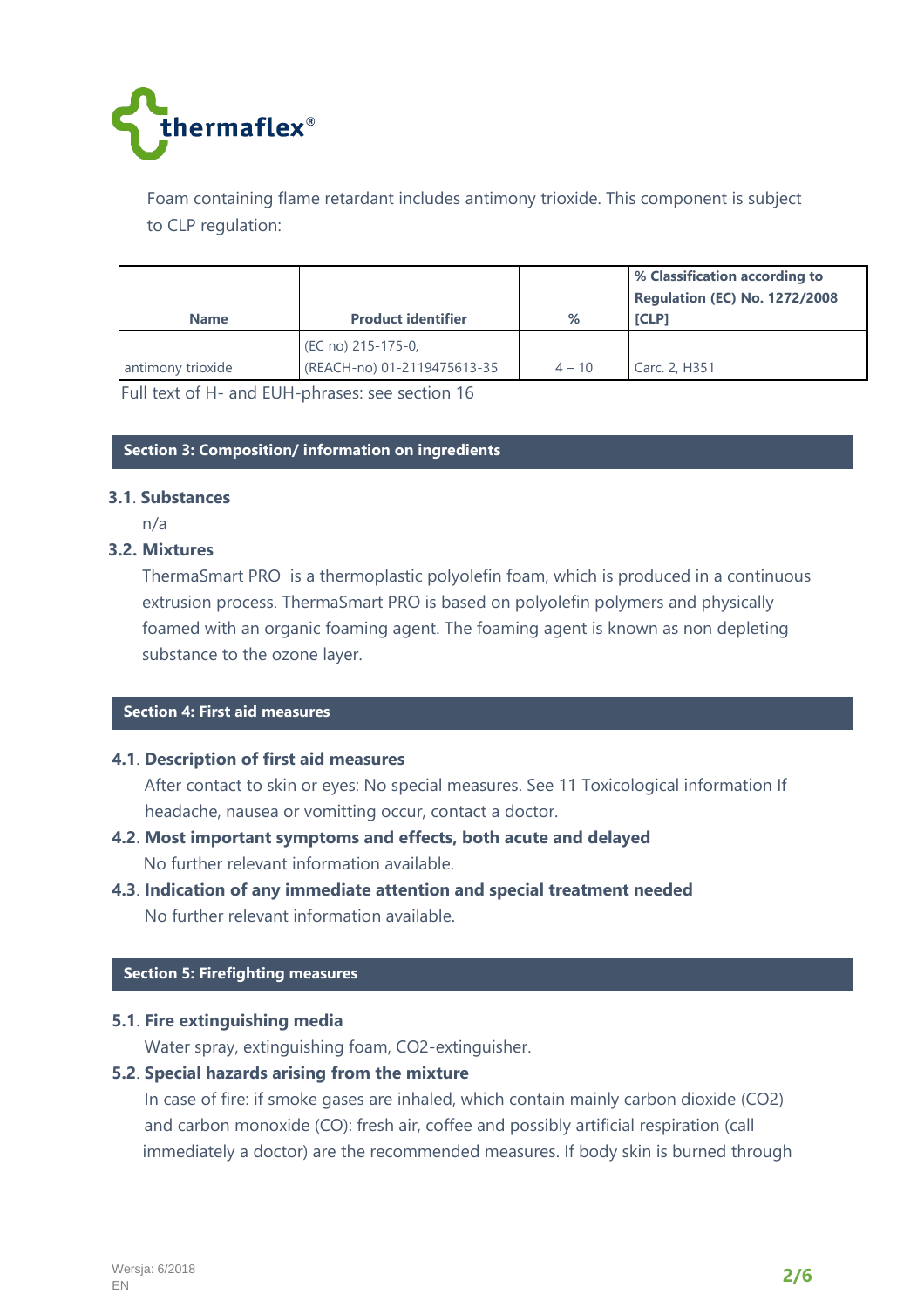

contact with molten foam: cool burned parts with water, but do not remove the foam from the skin. If skin burn grad 2 or 3 is reached: call immediately a doctor.

# **5.3**. **Advice for firefighters**

 Use respirator/oxygen masks in enclosed areas. Avoid dense smoke and do not inhale the smoke gases from combustion. Use safety glasses and protect skin/body with protective clothing against molten ThermaSmart PRO. The fresh product may contain traces of isobutane.

# **Section 6: Accidental release measures**

Not applicable

# **Section 7: Handling and storage**

## **7.1**. **Precautions for safe handling**

Practice reasonable care as a normal safety precaution. Fabrication areas should be well ventilated to carry away fumes, vapours and dust. Operatives should be assured of a supply of fresh air. The working environment should be kept clean and free of dust.

## **7.2**. **Conditions for safe storage, including any incompatibilities**

 Practice reasonable care and cleanliness; provide adequate distance between stacks as a safety precaution. Do not expose to any source of flame, ignition or heat. Recommended storage is inside due to UV light and heat sensitivity. It is not recommended to store significant quantities in non-ventilated rooms and near sources of fire due to the possible trace of flammable gases.

## **7.3**. **Specific end use(s)**

No further relevant information available.

## **Section 8: Exposure controls/ personal protection**

#### **8.1**. **Control parameters**

Not applicable

## **8.2**. **Exposure controls**

 Breathing protection: Use special personal breathing respirator/mask or filter, in special fabrication areas (see 7.1 Handling) that are not well ventilated, in order to protect from fumes, vapours and dust.

Hand protection:

 Wear gloves (cotton, wool or leather), when working in fabrication areas utilizing heat processes, to prevent from possible thermal injury from hot foam. Eye protection: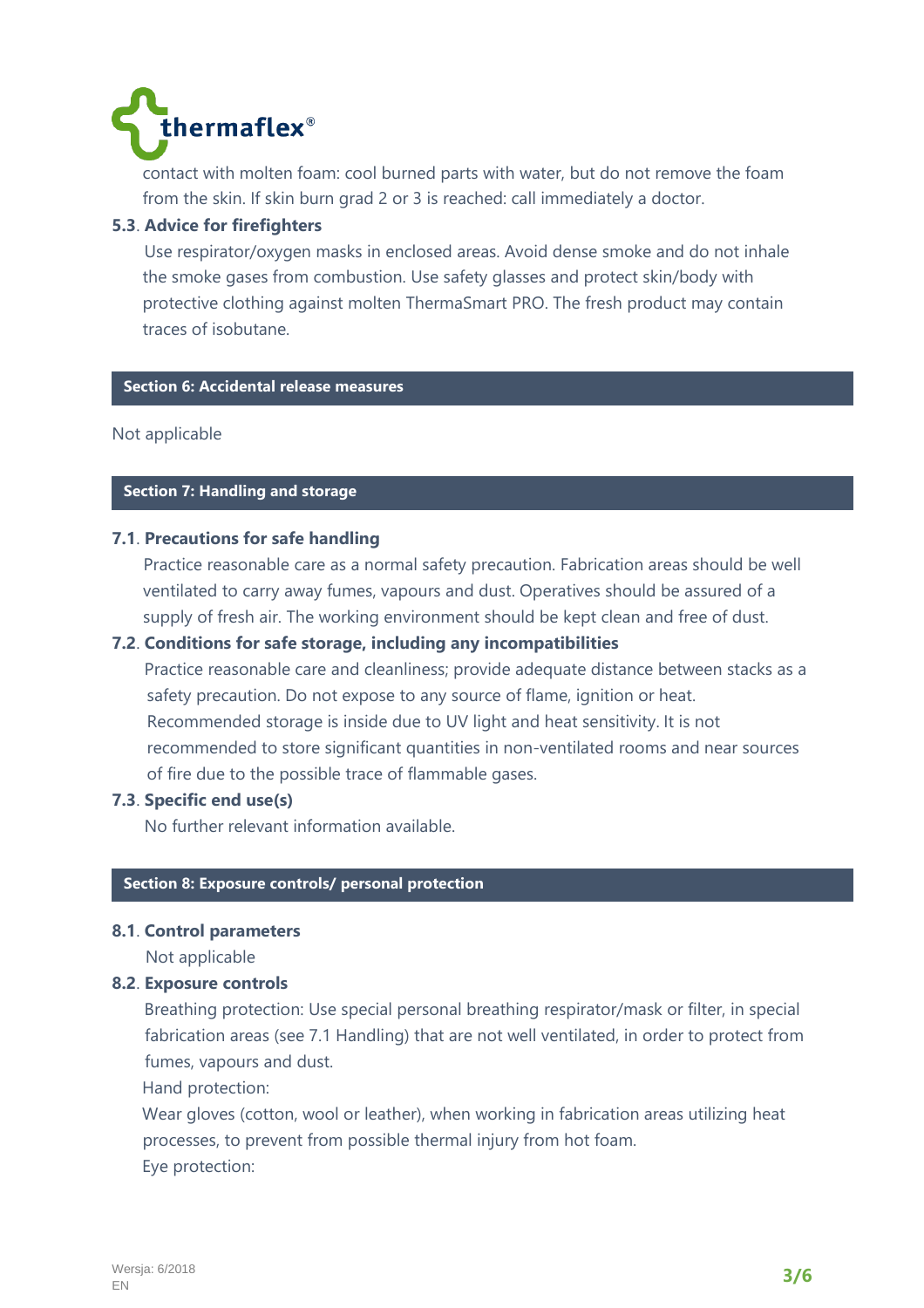

 Use goggles or face masks, when working in fabrication areas utilizing heat processes, to prevent possible contact with hot foam and thermal injury. Body protection:

 Wear clothes and shoes, to protect the full body skin, especially when working in fabrication areas utilizing heat processes, to prevent possible thermal injury (burns).

# **C Section 9: Physical and chemical properties**

## **9.1. Information on basic physical and chemical properties**

| Appearance:                  | Grey, metallic, flexible, closed cell, foam |
|------------------------------|---------------------------------------------|
|                              | web, available in a wide variety of types.  |
| Odour:                       | odourless                                   |
| Softening range:             | $>75$ °C                                    |
| Autoflammability:            | $>300$ °C                                   |
| Thermal decomposition:       | >160 °C                                     |
| <b>Explosive properties:</b> | none                                        |
| Apparent density:            | 21-40 kg/m3                                 |
| Sollubility in:              | water: insoluble                            |
|                              | organic solv.: insoluble, partly soluble,   |
|                              | swelling; depending on solvent type.        |

## **9.2. Other information**

 The physical properties presented above are typical values and should not be construed as a specification.

# **C Section 10: Stability and reactivity**

# **10.1. Reactivity**

 Avoid any temperature >160 °C over a period >10 min. Avoid any contact with strong oxidizing chemicals.

#### **10.2**. **Chemical stability**

Product is chemically stable.

#### **10.3. Possibility of hazardous reaction**

No further relevant information available.

## **10.4. Conditions to avoid**

 Avoid any contact with strong oxidizing chemicals. Avoid storage in direct sunlight.

# **10.5. Incompatible materials**

No further relevant information available.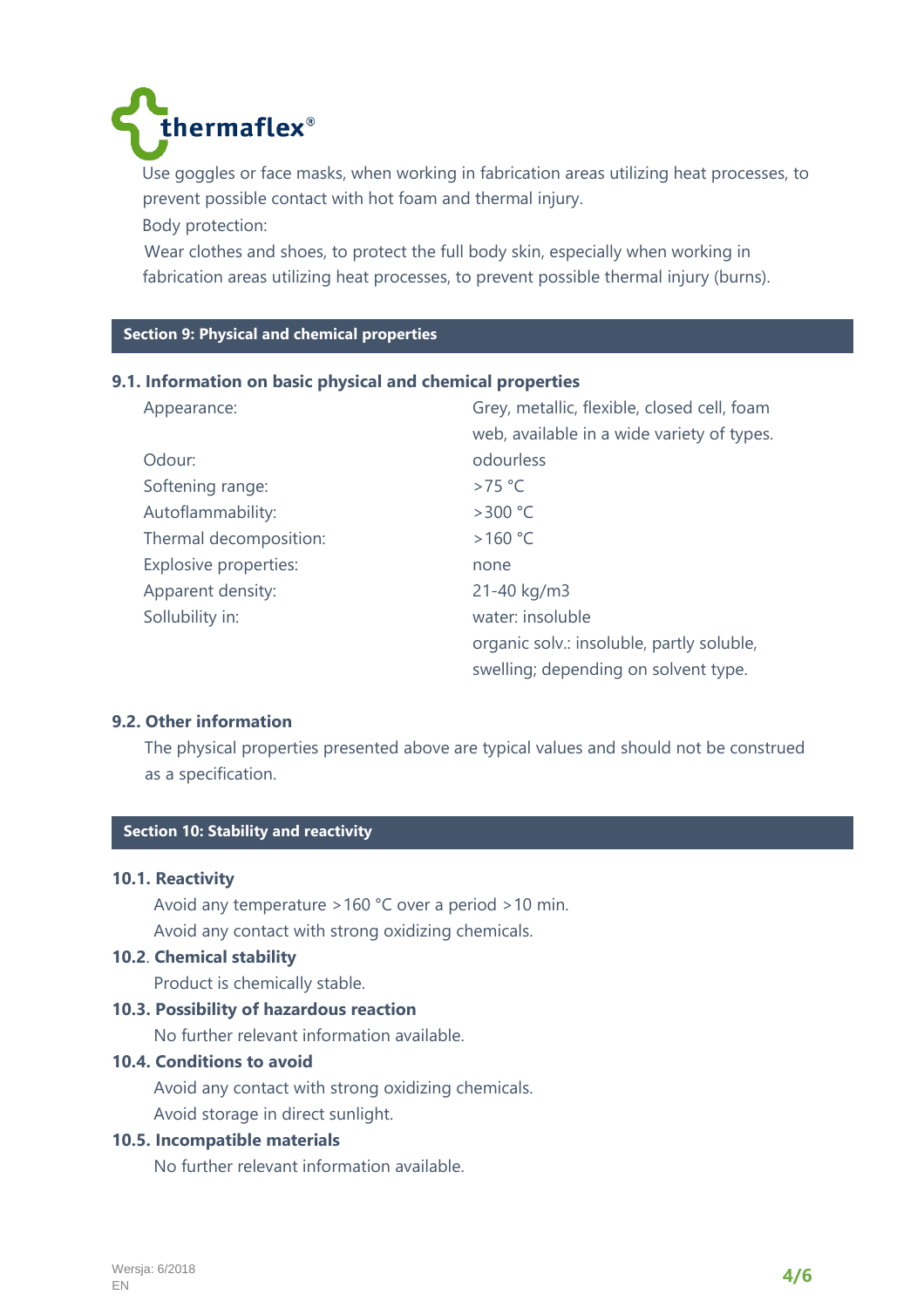

# **10.6 Hazardous decomposition products**

 Dangerous decomposition gases/vapours in heat fabrication processes, combustion gases in case of fire.

# **Section 11: Toxicological information**

## **11.1**. **Information on toxicological effects**

Toxicologically harmless. Polyolefin foams are among the most inert polymer foams and constitute no hazards in terms of normal handling and skin contact.

# **C Section 12: Ecological information**

## **12.1. Toxicity**

- Environmentally harmless:
- insoluble in water: no contamination
- insoluble in most solvents
- degradable only by UV light
- ThermaSmart PRO is produced (H)CFC free.

## **12.2. Persistence and degradability**

No further relevant information available.

#### **12.3. Bioaccumulative potential**

No further relevant information available.

# **12.4**. **Mobility in soil**

Not applicable

#### **12.5. Results of PBT and vPvB assessment**

PBT: Not applicable

vPvB: Not applicable

# **12.6. Other adverse effects**

No further relevant information available.

# **C Section 13: Disposal considerations**

#### **13.1. Waste treatment methods**

Recycling: 100% recyclable to be used in own products.

 Disposal: When disposing of any wastes, observe all applicable national and local regulations.